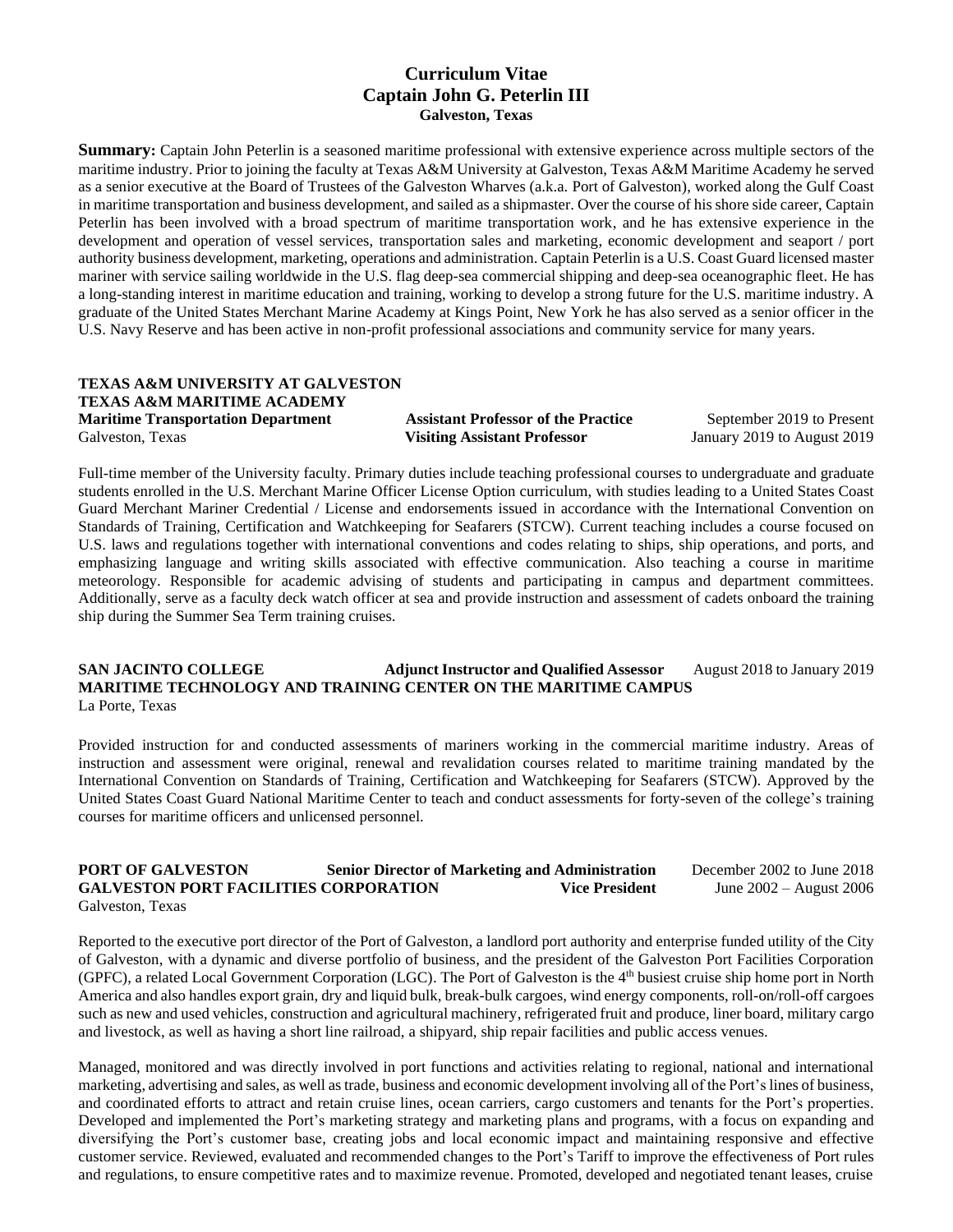line and shipping line berthing, operating and terminal services agreements to provide the best use of the Port's land, facilities, personnel and capital resources. Prepared and presented business items to the governing boards of the Port and GPFC at regular and special board meetings, making recommendations to the board members regarding action on such items. Supported the port director in the collection of statistical data and information regarding port, cruise and cargo activity, port construction and port operations, and in the preparation and submission of that information, together with the monthly financial reports, to board members at monthly meetings. Collaborated with the Port's director of economic development and external affairs in the management of Port leases. Directed and conducted customer relations.

Oversaw and directed the governmental affairs manager and engaged in liaison with and provided guidance to the director of governmental relations and legislative affairs, who was involved with federal port security grant and other grant application activities. Promoted, coordinated, fostered and identified opportunities for the use and expansion of the Port's U.S. Customsrelated Foreign-Trade Zone (FTZ No. 36). Directly supervised and monitored the Port's administration, including all Port staff, functions and activities relating to Port User licenses and permits, insurance and risk management, disaster recovery and FEMA claims, legal, personnel/human resources, information systems and technology and purchasing functions. Conducted liaison with the Port's public records officer. Served as a member of the Galveston Wharves Pension Plan Administrative Committee.

Participated in the development of the Port's annual budget in collaboration and conjunction with the Port's director of finance and exercised control over the departmental budget to minimize expenses. Conducted quarterly review of actual versus planned financial results with the director of finance and recommended changes to revenue projections in the Port's budget, as necessary. Responsibilities also involved direct liaison with and indirect oversight of the port's manager of public and community relations and the harbormaster. Communicated, collaborated and coordinated with other senior port staff team members to identify, create and recommend annual and multi-year goals and objectives for the Port and its departments and participated in strategic planning. Engaged in public speaking, interfaced with the media, attended, exhibited and prepared and made presentations at meetings, conferences, conventions, summits and seminars. Represented the Port to the cruise lines, container and break bulk / project cargo shipping lines, beneficial cargo owners and shippers, business customers, community business leaders and organized labor. Represented the Port of Galveston to local, regional, national and international constituencies and stakeholders in the maritime, rail, trucking and logistics industries, as well as to local, state, national and international elected and appointed officials, regulatory and other governmental agencies and numerous professional, industry and trade associations.

## **PORT OF GALVESTON Senior Managing Director of Marketing Services** December 2000 to December 2002 Galveston, Texas

Reported to the executive port director. Was responsible for new business development, marketing and sales for the Port of Galveston and for maintaining continuity with port customers and tenants. Developed and implemented the port's marketing plan. Served as alternate for the port director on the executive committee and board of directors of the Greater Houston Port Bureau and Marine Exchange of the West Gulf. Engaged in public speaking assignments, contact with the media and prepared and made presentations at meetings, conferences and seminars. Developed and managed the marketing department budget.

#### **ASSOCIATED TRANSPORT LINE, L.L.C. Vice President of Sales** Houston, Texas

Reported to the company president. Was responsible for sales and marketing activities for an ocean shipping line specializing in general cargo and project cargo transportation to the Caribbean and South America.

## **SEA-WISE, INC.** Principal and President **Houston, Texas**

Marine transportation and logistics consultant / principal surveyor. Provided consulting services in connection with inland barge transportation, third party logistics, intermodal rail transportation, long-haul trucking and truck brokerage and ship operations. Provided consulting services regarding all aspects of U.S. - Mexico cross-border trade and transportation, including Gulf of Mexico vessel services.

Provided services as marine surveyors, including "full attendance - load, stow and secure" work for marine underwriters and principals in the United States, Mexico and Europe. Provided expertise based on experience in handling a wide variety of cargoes loading and unloading on ships and barges, including refrigerated cargo, heavy lift cargo, project cargo, roll-on/rolloff cargo, military cargo, steel, pipe, containers and grain. Performed pre-purchase surveys of ocean cargo containers and damage surveys of cargo and containers.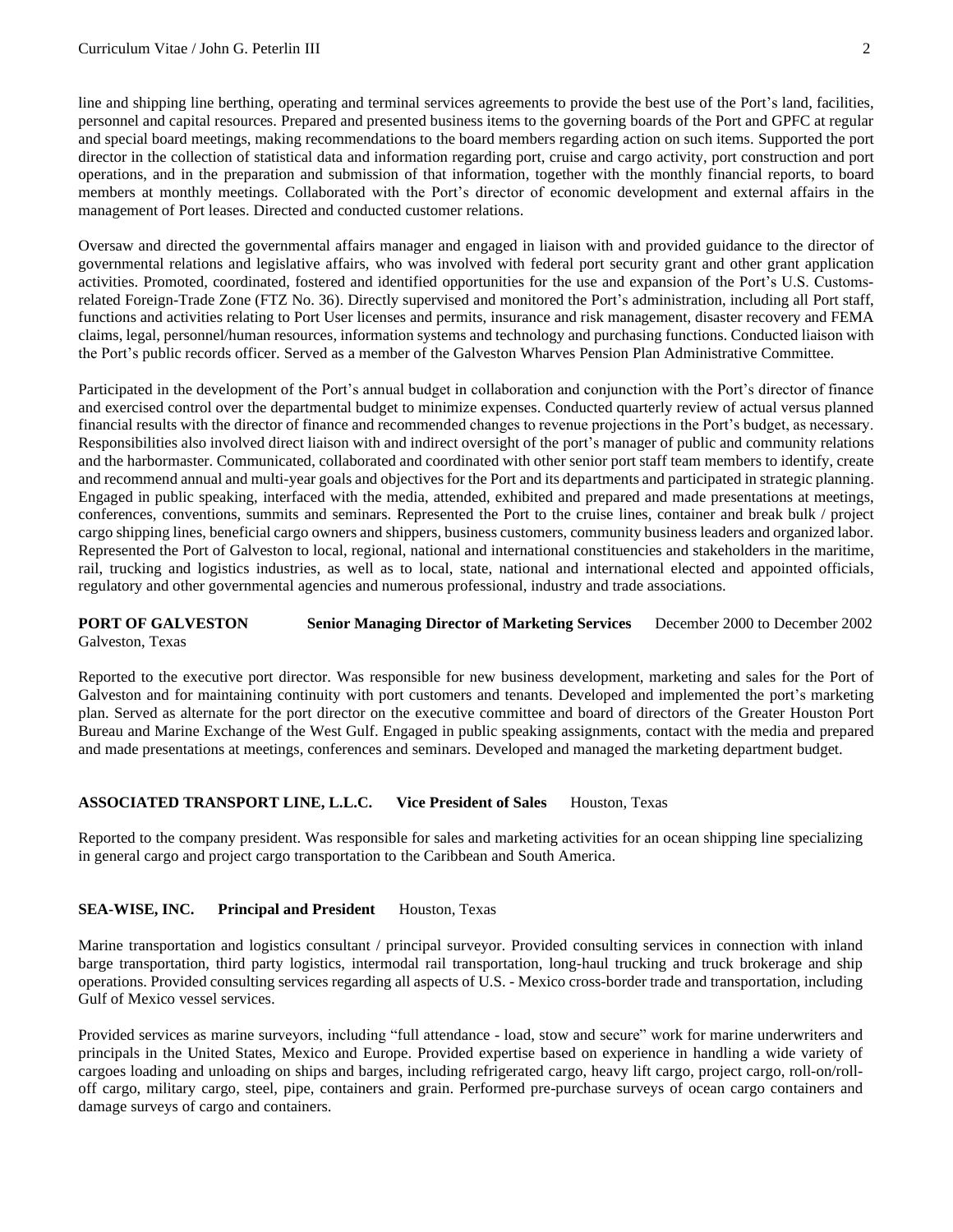#### **GULF BRIDGE RO-RO, L.L.C. President & CEO** Mobile, Alabama

*Founded, implemented and operated* **Gulf Bridge Ro/Ro, L.L.C.**, a roll-on/roll-off shipping line, to provide NAFTA-related intermodal transportation services between the U.S. Gulf Coast and Mexico (Short Sea Shipping - Marine Highway service).

Maintained responsibility for the daily management of all company activities. Established, developed and maintained company policies and procedures. Supervised the construction of an auto and vehicle-handling terminal on acreage ground-leased from the Alabama State Docks, and its operations, which involved ship, truck and bi-level rail car loading, unloading and interchanges. Supervised and managed personnel in administration, accounting, sales, tariffs and rate quotes, communications, information systems, and terminal operations. Performed market research, developed business plans, procured financing, organized company structure, managed marketing and sales, chartered and operated roll-on/roll-off ship. Maintained front line profit and loss (P&L) responsibility for the operations of the company. Achieved an operating profit in the third month following start-up, with revenues meeting business plan projections. Directed the development and maintenance of banking, financial and commercial relationships with lenders, equipment lessors, outside vendors and customers.

Created and developed the company's image, service marks, pricing, advertising and marketing. Developed collaboration and working relations with several U.S. and Mexican ports and terminals. Initiated and maintained working relationships with trucking, rail, intermodal and logistics companies and with other ocean carriers. Directly negotiated the time-charter of the first roll-on/roll-off (ro/ro) ship that was employed in the service for the company. Managed vessel operations, established and developed sales strategy and truck carrier relations, conducted sales calls and negotiated with customers. Conducted successful contract and labor negotiations with port authorities and union and non-union entities in the United States and in Mexico. The ro-ro service created a new trade lane and transported newly manufactured vehicles for Chrysler Corporation and Ford Motor Company and a variety of other cargoes for manufacturers and shippers in 48-foot and 53-foot over-the road truck trailers and on roll trailers. Gulf Bridge Ro-Ro was featured in numerous articles in The Journal of Commerce, American Shipper, Refrigerated Transporter, Alabama Seaport (formerly Port of Mobile magazine), Partners (the quarterly publication of The Economic Development Partnership of Alabama) and other domestic and international maritime and trade-related periodicals.

#### **TRANS GULF INTERMODAL FREIGHT (TGIF), INC. President and Director** Houston, Texas

Conducted third party logistics in the domestic and international arenas. Performed market research, operational and financial feasibility studies relating to the development of U.S. Gulf Coast cross-Gulf of Mexico shipping services. Developed financial models, secured financing for and started-up Gulf Bridge Ro-Ro, L.L.C., a roll-on/roll-off ship operating company. New company start-up included the development of a partnership with a European ship owner / operator, a major U.S. trucking and logistics company and negotiation of the partnership structure of Gulf Bridge Ro-Ro, L.L.C. with respective investors.

#### **COSCOL MARINE CORPORATION** (**Marine subsidiary of THE COASTAL CORPORATION)** Houston, Texas

**Director – Voyage Operations / Marine Operations:** Reported to the president: Coscol Marine Corporation / Coastal Tankships U.S.A., Inc. / Golden Carriers Corp. / Jade Carriers Corp. / Coastal Offshore Fuels, Inc.

COSCOL Marine Corporation was a subsidiary company of a Houston-based Fortune-100 independent oil refining and natural gas gathering and distribution company that operated between twenty-four and forty owned and chartered tank and bulk/oil ships at any given time. Vessels were employed in the domestic (Jones Act) and foreign trades, world-wide, and in offshore lightering and bunkering operations carrying crude oils, "clean" and "dirty" refined petroleum products and grain. The vessels ranged in size from 30,000 to 225,000 deadweight tons, including a Very Large Crude Carrier (VLCC).

Successfully accountable for the daily operations of the corporation's owned and chartered ships. The company employed more than 300 seagoing personnel on the company's owned U.S. flag and foreign flag ships. Effectively directed and supervised managers and staff involved with vessel operations, voyage coordination, marine personnel, safety, environmental compliance and engineering. The engineering department included the engineering manager, port engineers and staff engineer responsible for fleet engineering, shipyard repairs, dry-docking and vessel overhaul management. Developed, implemented and maintained ship operating and departmental budgets. Maintained and conducted fleet operations within the terms of contracts and charter parties. Supervised all matters relating to marine insurance. Negotiated contracts for the crewing of foreign flag ships. Responsible and accountable for an annual operating budget of \$53.5 million. Held significant signature authority for payment of freight and charter hire, up to \$1 million per payment.

Initiated a fleet-wide safety award program, developed training programs and developed a competitive fleet-wide vessel performance program, interfacing with the corporate human resources department. Initiated and promoted development of shipboard computerization and ship-to-shore electronic communications. Established effective liaison at all levels inside and outside the parent and subsidiary corporations. These areas included executive, administration, chartering, loss-control, legal, risk management, purchasing and employee relations, as well as governmental agencies and other corporations and vendors.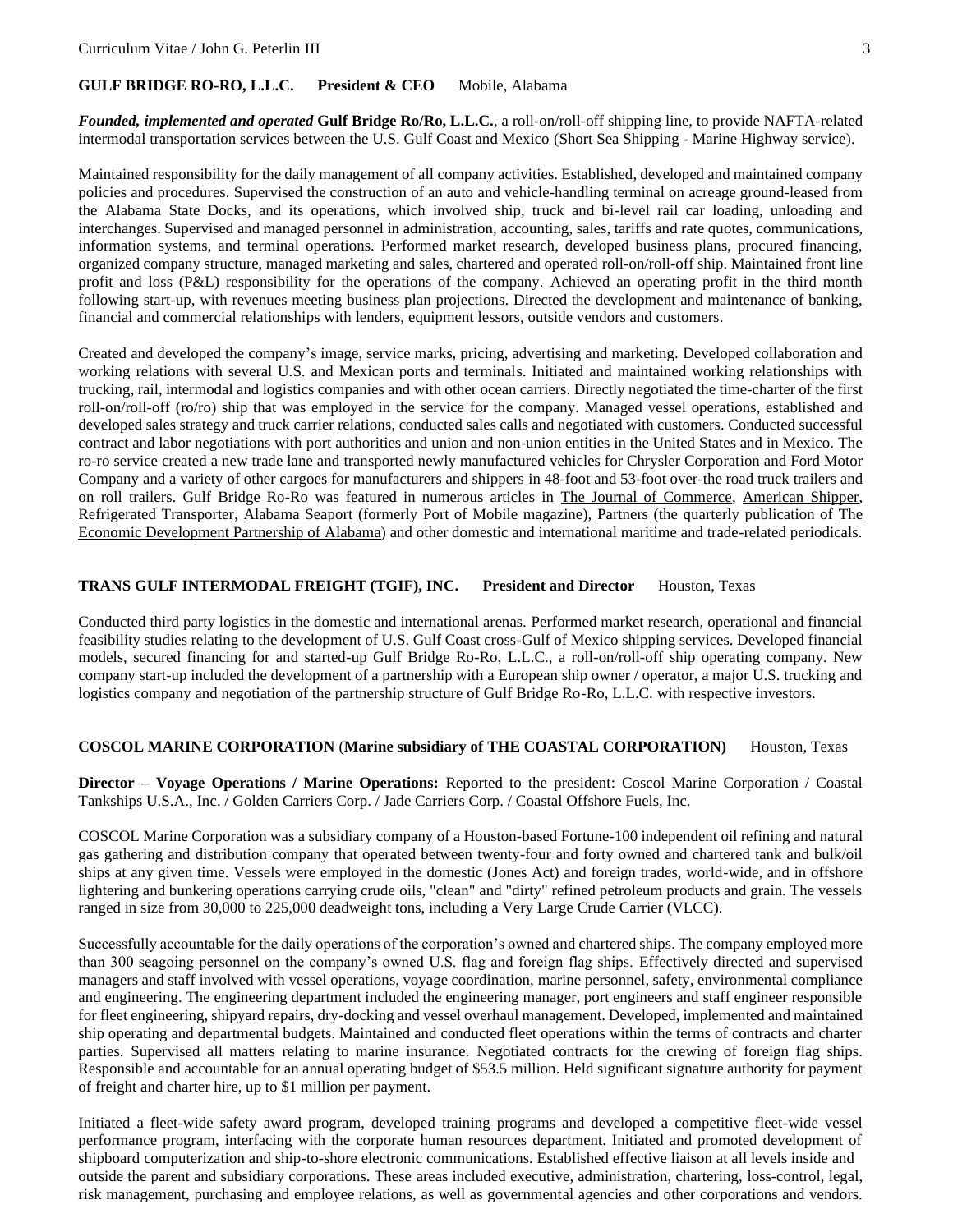Initiated Total Quality Management (TQM) and ISO9000 processes for Coscol Marine Corporation. Served as a member of the Industry Task Force on Offshore Lightering (ITOL) Committee and represented the company to the American Institute of Merchant Shipping (AIMS), which later became the Chamber of Shipping of America (CSA).

## **Port Captain (Fleet) / Marine Operations Department**

Responsible for safe and efficient vessel operations and cargo loading / discharging operations of all owned and chartered ships. Supervised six subordinate staff members. Ensured implementation and maintenance of company policies on all company-owned ships. Served as a member of the Industry Task Force on Offshore Lightering (ITOL) Committee.

## **Senior Marine Claims Specialist / Marine Administration Department**

Responsible for review of all marine contracts of affreightment, payment of time charter hire according to contract, review of all voyage and loading / discharging records, preparation and collection of demurrage under terms of voyage charters. Duties also included preparation, submission and collection of vessel performance claims under terms of time charter parties.

## **SEA-GOING EXPERIENCE: U.S. Flag Merchant Marine -** 1976 to 1990

Sailed under Masters, Mates & Pilots (MM&P) International Offshore Division deck officers' union contracts in billets from third officer up to and including master with U.S. flag shipping companies. Sailed as master from 1982 through 1990. Experienced in a variety of foreign and domestic cargo trades and oceanographic-geophysical surveys worldwide, predominantly in the Far East, South America, the North Pacific Ocean, Atlantic Oceans, Indian Ocean and the Mediterranean Sea. Conducted underway seismic surveys in Arctic waters, including in open pack ice.

Experience includes service aboard sail/auxiliary sail, general cargo, passenger-cargo, container, roll-on/roll-off, lighter-aboard ship (L.A.S.H.) barge carriers, dry bulk, petrochemical tank ships and Class One U.N.O.L.S. oceanographic ships. Worked with company crew members and members of the following U.S. seagoing maritime unions: MM&P, MEBA D-1, SIU, NMU (Prior to merger with SIU), SUP, MFOW, ROU, and ARA and with the following longshoremen's unions: ILA and ILWU.

Experienced, knowledgeable and proficient in navigation, deck, watch standing and cargo evolutions. Experienced and conversant in all areas of navigation on inland and near coastal waters and oceans, including celestial, terrestrial and electronic navigation. Electronic navigation included RDF, Loran-A, Loran-C, Decca, Omega, RAYDIST, MINIRANGER, GPS and Differential GPS. Supervised and mentored licensed deck officers, cadets and unlicensed personnel at sea and on shore. Performed tide and current calculations, time, speed and distance calculations, fuel consumption and maneuvering board problems. Used ARPA extensively. Significant and extensive conning of ships as officer of the watch and master in open and restricted waters and extensive ship handling experience on foreign and domestic waters, docking and undocking single-screw ships with and without bow thruster and without pilot assistance. Anchoring of the ship as chief mate and master. As chief mate, was responsible for the daily management and operations of the deck department, including all aspects of deck maintenance and ship's husbandry. Performed stability and trim calculations. Conducted regular weekly statutory fire and lifeboat drills. Experience inspecting, maintaining and launching gravity davit mounted open motor lifeboats. Conducted weekly manoverboard drills as chief mate and master, with rigid-hull inflatable fast rescue boats (Avon and Zodiac manufacture).

As master, conducted ship's business on international voyages in U.S. and foreign ports, maintained deck, navigation and Official Log Books. Engaged crew members on Coastwise and Foreign Articles, managed shipboard payroll and all paperwork, interfaced with foreign and domestic shipping agencies, ship chandlers/suppliers, contractors and government officials, prepared for and accomplished customs and immigration clearances, foreign clearances on departure, Custom House Entry, oversaw ship repair and maintenance afloat and in shipyards, operated shipboard satellite, computer and radio communication facilities and equipment. Established and implemented shipboard policies and procedures.

Prepared for and conducted U.S. Coast Guard Annual, Mid-Period and Biennial Inspections, qualified ships for Certificates of Inspection (COI). Prepared for and conducted American Bureau of Shipping (ABS) Load Line, Annual and Special Periodic Hull and Machinery Surveys. Prepared for and conducted FCC and foreign government Radio inspections for station licensing and SOLAS Certification. Operated VHF, Single-Side Band, INMARSAT C, GMDSS communication systems, NAVTEX and Weather Fax systems onboard ship. Interpreted and utilized meteorological data and prepared and transmitted daily meteorological observations. Prepared for and assisted in conduct of several ship inclining experiments for development of Stability Booklets and worked with Compass Adjustors preparing Deviation Cards and adjusting ship's magnetic compasses. Oversaw three major shipyard overhaul and repair periods and several maintenance periods, including hull and tank surveys with inspectors and surveyors from U.S. Coast Guard and ABS, preparation of specifications and monitoring contractor performance. 1976 to 1990: Port Relief Watch Officer onboard U.S. flag general cargo, container, roll-on / roll-off ships. Duties involved watch standing in port during cargo operations and non-cargo operation periods, supervision of cargo loading and discharge activities. Reported to the chief mate on the ships.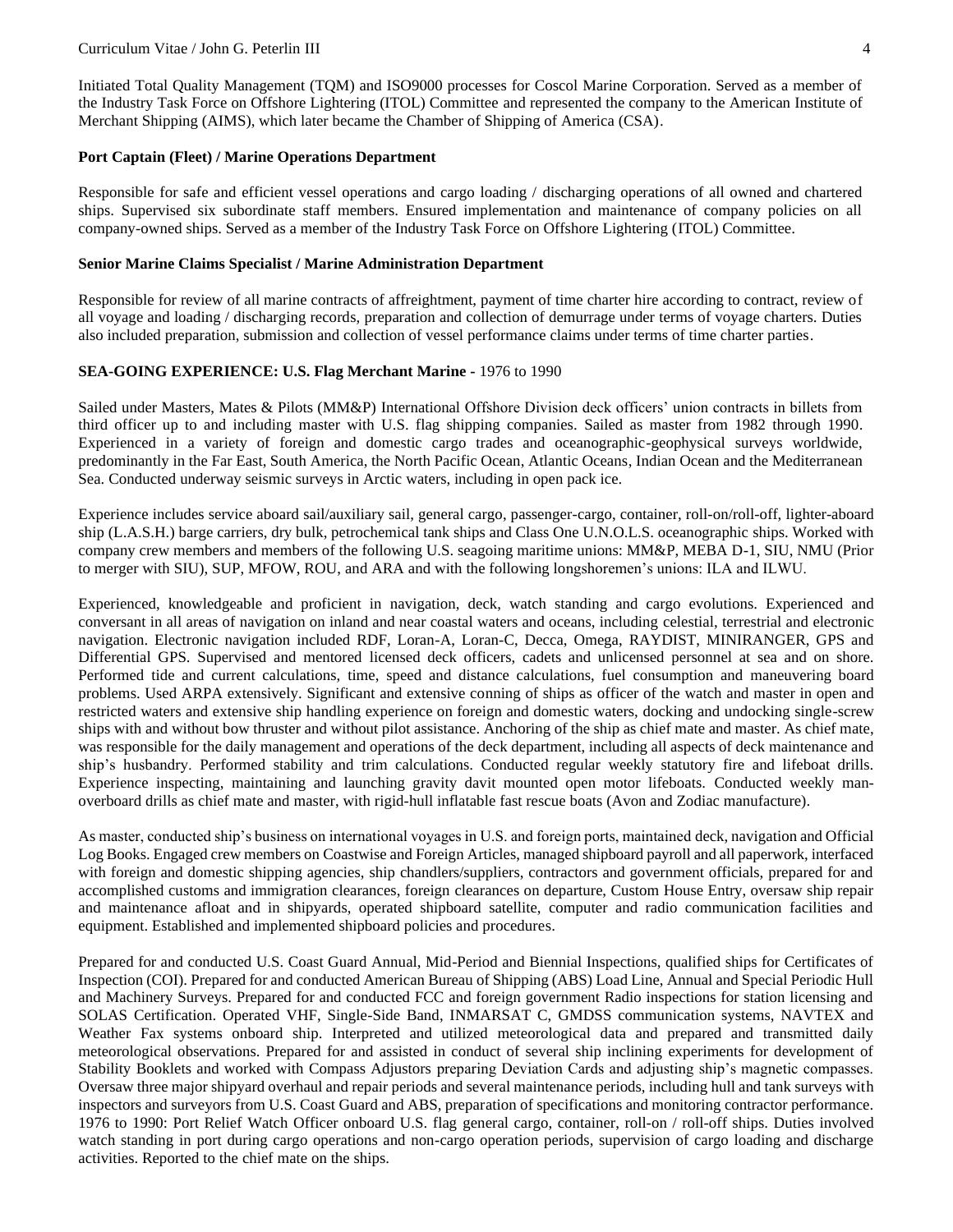1973-1976: Deck Cadet Training Underway – Sailed on commercial break bulk/general cargo and petrochemical tank ships. Experience in all aspects of shipboard break-bulk cargo operations, shared duties with licensed deck officers supervising ship's cargo operations, ensuring proper use of ship's gear and equipment, stowage of cargo, prevention of pilferage and care of cargo, often responsible for the correct tally, safety and stowage of valuable cargo being loaded by longshoremen. Worked with cargo stowage plans, vessel safety equipment and assisted in watch standing duties and vessel navigation. Onboard tank vessel gained experience in loading and discharge of a variety of petroleum products and other liquid cargoes on an open-ullage ship. Shared port duties with licensed deck officers, performed stability and trim calculations and assisted the master with payroll preparation and paperwork. Assisted the chief mate and pumpman aligning piping systems, cargo operations, topping off and stripping tanks, cleaning tanks.

**MILITARY SERVICE: United States Navy Reserve** – Merchant Marine Reserve (MMR) Program / Designator 1625. Drilled with Naval Control of Shipping (NCS) units. Performed Active Duty for Training, including duty at the Pentagon - CNO Office of Strategic Sealift. Highest rank attained: Commander (O-5). Honorable Discharge.

**EDUCATION: United States Merchant Marine Academy**, Kings Point, New York - Degree: **Bachelor of Science – Nautical Science / Marine Transportation**. **Minor Course of Study - Law**, with emphasis on admiralty, international and environmental law.

**Received the CargoCaire Corporation Graduation Award -** Awarded for writing the highest rated Sea Project in the graduating class during Sea Year training on the subject of marine cargo operations onboard U.S. flag merchant ships.

## **CONTINUING EDUCATION AND TRAINING:**

1976 through 2017: U.S. Merchant Marine Academy, Texas Maritime Academy, Maine Maritime Academy, Maritime Institute of Training and Graduate Studies, University of Bridgeport, San Jacinto College Maritime Campus, seminar locations in New York, Connecticut, Corpus Christi and Houston, Texas – Certification courses:

Management, computers; shipboard operations; cargo handling and stability; marine firefighting; sea survival; emergency medicine; radar/ARPA; inert gas, crude oil washing and tank ship safety; oil spill response, control and cleanup; Federal Maritime Commission (FMC) compliance for shipping companies and third-party intermediaries.

U.S. Merchant Marine Academy: Master Mariners Readiness Program / Strategic Sealift and Convoy Operations.

June-July 2018: STCW Courses: "Basic Firefighting" (SANJCC–53), "First Aid and CPR" (SANJCC-197), "Personal Survival Techniques" (SANJCC-363), "Personal Safety and Social Responsibilities" (SANJCC-359"), "Advanced Firefighting" (SANJCC-15), "Vessel Security Officer" (SANJCC-573), "Train the Trainer" (Trainer & Qualified Assessor SANJCC-597).

May-June 2019: STCW Courses: "Search & Rescue–Management Level" (SANJCC-445), "Radar Observer-Unlimited" (SANJCC-399), "Proficiency in Survival Craft" (SANJCC-372), "Advanced Stability–Management Level" (SANJCC-25), "Advanced Meteorology-Management Level" (SANJCC-18).

## **American Association of Port Authorities (AAPA): Professional Port Manager (PPM ®) training**.

Seminars and training, including the Executive Management Conference and Marine Terminal Management Training.

## **LICENSES: Current Issue: February 1, 2019 – United States Coast Guard Merchant Mariner Credential (MMC) National Endorsements:**

## **Master Of Self-Propelled Vessels Not Including Auxiliary Sail Of Unlimited Tonnage Upon Oceans, Radar Observer (Unlimited).**

## **Able Seaman-Unlimited, Lifeboatman, Wiper, Stewards Department (F.H.).**

First Issue: July 12, 1982 - U.S. Coast Guard License to Merchant Mariner – Master of United States Steam or Motor Vessels of Any Gross Tons Upon Oceans, Radar Observer; Able Seaman-Any Waters, Lifeboatman, Wiper, Stewards Department (F.H.).

## **Master Of Self-Propelled Vessels Including Auxiliary Sail Of Less Than 200 Gross Register Tons (GRT) Upon Great Lakes and Inland Waters.**

**Mate Of Self-Propelled Vessels Including Auxiliary Sail Of Less Than 200 Gross Register Tons (GRT) Upon Oceans.**

**Able Seaman-Sail**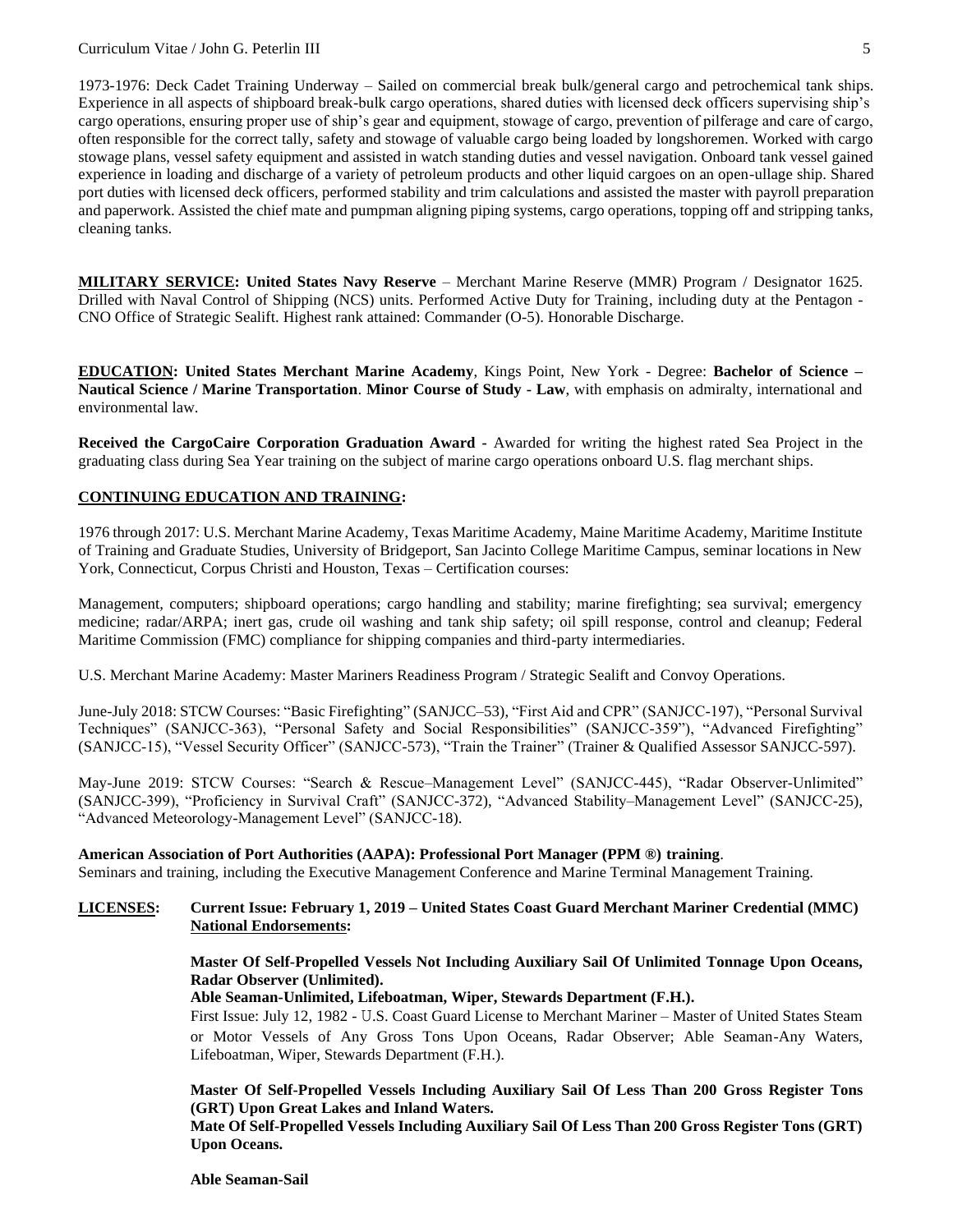## **STCW Endorsements:**

 **Basic Training, Advanced Firefighting, Vessel Security Officer, Vessel Personnel with Designated Security Duties, Security Awareness, Able Seafarer-Deck, Rating Forming Part of a Navigation Watch (RFPNW), Proficiency in Survival Craft and Rescue Boats Other Than Fast Rescue Boats (PSC).**

**United States Coast Guard Medical Certificate – Expiration Date: July 15, 2026, No Limitations. Transportation Worker Identification Credential (TWIC) – Expiration Date: March 20, 2023.**

## **LANGUAGES:** English and Spanish.

## **INSTRUCTOR EXPERIENCE:**

- Texas A&M University at Galveston / Texas A&M Maritime Academy Assistant Professor of the Practice, Maritime Transportation Department – September 2019 to Present. Visiting Assistant Professor, Maritime Transportation Department - January 2019 through August 2019.
- Texas A&M Maritime Academy at Texas A&M University at Galveston Guest Lecturer 2005 to 2017.
- San Jacinto College Maritime Campus Adjunct Instructor, STCW Courses September 2018 to January 2019.
- Seamanship and Sail Training Instructor 1877 Tall Ship SSV *ELISSA*, Galveston, Texas: July 2013 to July 2020.

## **PROFESSIONAL AND CIVIC AFFILIATIONS, ACTIVITIES AND AWARDS:**

**2009 - Candidate for Presidential appointment / nomination to serve as Maritime Administrator of the United States. Recommended to President Barak Obama and Transportation Secretary Raymond LaHood by the Chairman of the U.S. House of Representatives Committee on Transportation and Infrastructure and other U.S. legislators, with strong backing and support from national maritime labor and industry, trade and rail associations, Houston regional maritime industry, including Port of Houston Authority Board of Commissioners, and the president of Texas A&M University.** 

**2017 - Candidate for Presidential appointment / nomination to serve as Maritime Administrator of the United States. Recommended and endorsed to Transportation Secretary Elaine Chao by the Maritime Labor Alliance-MLA (Masters, Mates & Pilots–MM&P, Marine Engineers Beneficial Association-MEBA, International Longshoremen's Association-ILA, International Longshore & Warehouse Union-ILWU, Inland Boatman's Union-IBU and American Radio Association-ARA), several U.S. legislators, Houston regional maritime industry and Harris County, Texas Judge (county administrator).** 

*Lone Star* **Harbor Safety Committee, a non-statutory committee constituted in 2012 after the cessation of the federal charter for the Houston/Galveston Navigation Safety Advisory Committee (HOGANSAC). It is composed of twentynine voting members representing four major ports, operators of key ship types, terminals, refiners and related maritime stakeholders in the region and five non-voting members from each of the key federal agencies interfacing with the maritime industry. Committee Chairman, February 2014 to February 2016. Committee Vice-Chairman, 2012 to February 2014.**

**Houston / Galveston Navigation Safety Advisory Committee (HOGANSAC – federal advisory committee), appointment by The Secretary of the Departments of Transportation and Homeland Security: Member, 1991-1993, 2002-2005, 2007- 2009 & 2010-2012. Awarded two Certificates of Merit by the U.S. Coast Guard – May 2005 and May 2012.**

**Board of Pilot Commissioners of Galveston County: Member, Pilot Review Board - February 2007 to 2013. Chairman, Pilot Review Board – July 2007 to 2013.**

**Greater Houston Port Bureau and Marine Exchange of the West Gulf: Board of Directors – July 2007 to June 2018. (Maritime Industry Non-Profit) Member of the Executive Committee of the Board – March 2009 to June 2018.**

**Council of American Master Mariners (C.A.M.M.): Member since 1983**

**Society of Naval Architects and Marine Engineers (S.N.A.M.E.): Member since 1999.**

**Navy League of the United States: Member.**

**American Merchant Marine Veterans (AMMV): Member.**

**Connecticut Maritime Association (CMA): Member.**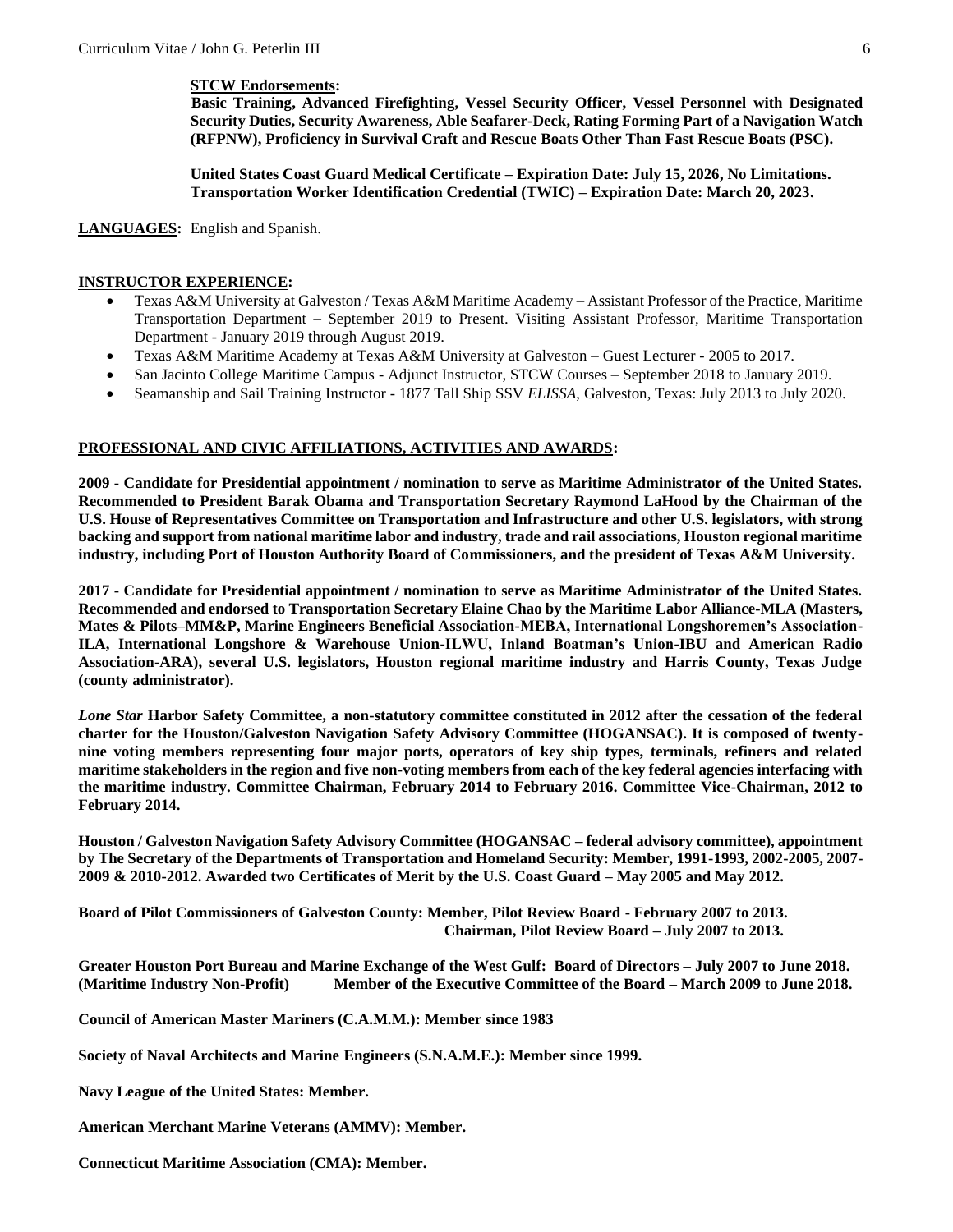**Propeller Club of the United States, Port of Galveston: Member.**

**Houston Maritime Arbitrators Association: Member.**

**Rotary International / Rotary Club of Galveston Island: 2002 to 2018. Paul Harris Fellow. Board member (Director, International Service): 2004-2008, Vice-President: 2008-2009 and President: 2010-2011, with Rotary Year Theme, "Building Communities, Bridging Continents."**

**Bay Area Houston Economic Development Partnership, International Maritime Advisory Committee: 2008 to 2018.**

**San Jacinto College, Houston, Texas – Member, Maritime Program Advisory Committee: 2010 to July 2018. Advised the College Chancellor and staff in connection with the development of a new maritime training campus and curriculum near the Port of Houston Authority's Bayport Container Terminal and the Bayport Petrochemical Terminal on Galveston Bay.**

**Galveston Historical Foundation: Volunteer & Crewmember on the Tall Ship 1877 Barque SSV** *ELISSA* **- July 2007 to present. Seamanship and Sail Training Instructor: July 2013 to July 2020.** 

**Participated in transportation industry and trade seminars, meetings and conferences in the United States, Canada and Mexico. Attended, exhibited and made presentations to trade and transportation associations, port authorities, boards and civic groups in the U.S. and Mexico, and participated as a panel member and speaker at port and infrastructure, finance and investment conferences and summits in Chicago, Houston, Dallas and San Antonio.**